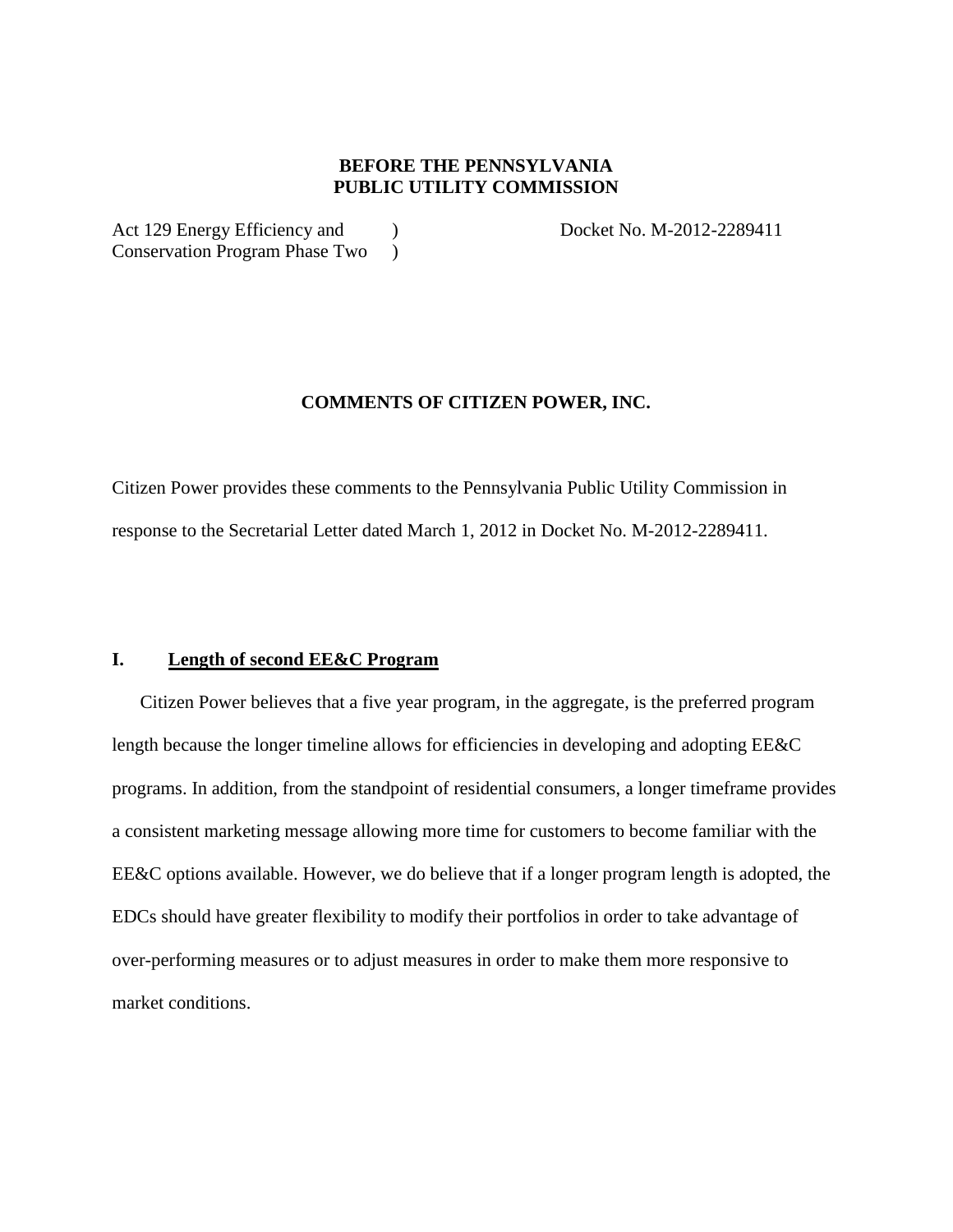#### **II. Aligning EDC Targets and Funding Using Dollar per MWh of Expected Reductions**

In Citizen Power's opinion, the 2% budget cap limits the ability of residential consumers to obtain the benefits of energy efficiency, which is significantly cheaper than other available resources. However, given the reality that funding for EE&C is limited, we favor adjusting the reduction targets for each EDC to match the funding available instead of varying the funding to achieve uniform reduction target percentages. By fully funding all of the EDC's plans to the 2% statutory cap, the maximum amount of efficiency possible will be achieved in the Commonwealth. In addition, by not limiting funding to an amount pegged to the EDC with the least amount of funding available per MWh of reduction, the existing programs under Phase One in some EDCs that have been successful may not be subject to an abrupt and inefficient reduction in funding.

# **III. Inclusion of a Reduction Target Carve-Out for the Government, Educational and Non-Profit Sector**

Citizen Power believes that the carve-out for the government, educational and non-profit sectors should remain as a percentage of the overall program savings unless adequate information is available regarding the sector's potential in each EDC's service territory based upon the upcoming Statewide Evaluator's Market Potential Study and other relevant data. In addition, we believe that the current 10% should be continued.

We are concerned that if this sector were to be included within the plan offerings to commercial and industrial customers, this sector would become, on average, more difficult for the EDCs to reach because of the unique challenges in serving this sector. We believe that this may result in lower participation rates than seen in Phase One. Because this sector serves the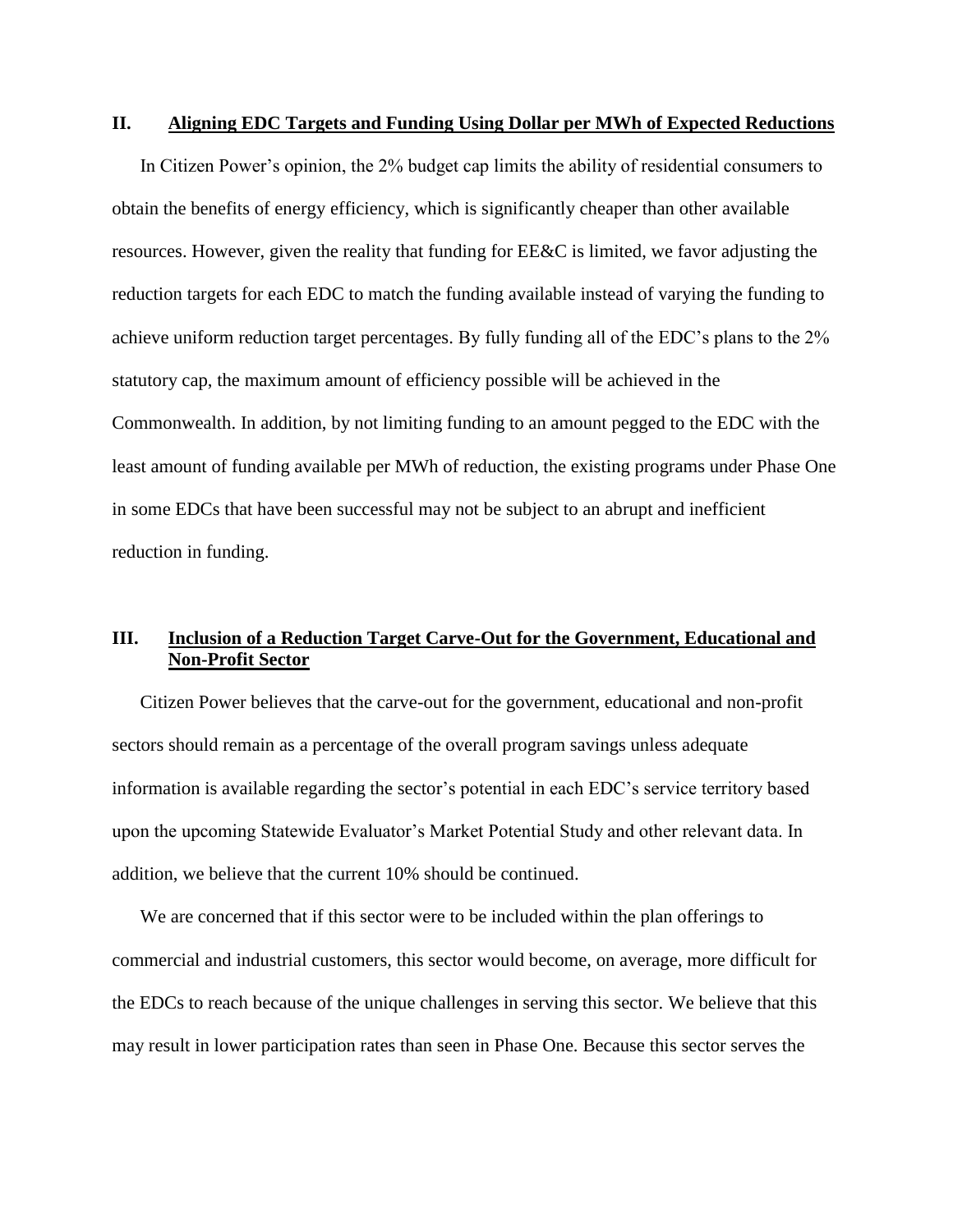functioning of society, any decrease in participation by this sector reduces the residual benefits that accrue to all of us.

#### **IV. Inclusion of a Low-Income Sector Carve-Out**

Citizen Power also believes that it is essential to keep the low-income sector carve-out. Lowincome populations are often more difficult to reach. In many cases, specialized marketing efforts are necessary to reach this sector. In addition, the efficiency needs of the low-income population can be different. Without separate programs, many low-income customers may not participate in the EDC's programs.

We believe that option three, which designates a percentage of energy savings be achieved from the low-income sector, is preferable because it guarantees that low-income populations achieve specific benefits from EE&C programs. Allocating EE&C funding based upon the percentage of energy low-income consumers use may not provide enough funding to address the needs of the low-income population because low-income consumers typically use less electricity.

We also believe that the proposal to expand the definition of low-income households to being at or below 250% of the Federal Poverty Income Guidelines expresses a valid concern for the affordability of energy efficiency for households in the 151-250% range of the poverty guidelines. These households, similar to those at or under 150% of the poverty guidelines, may not have the disposable income to improve the energy efficiency of their homes. However, we are concerned that by expanding the definition of low-income, there may not be enough funding targeted at the population at or under 150% of the poverty guidelines. Therefore, we recommend that the EDCs investigate how effective their standard residential programs are at targeting the